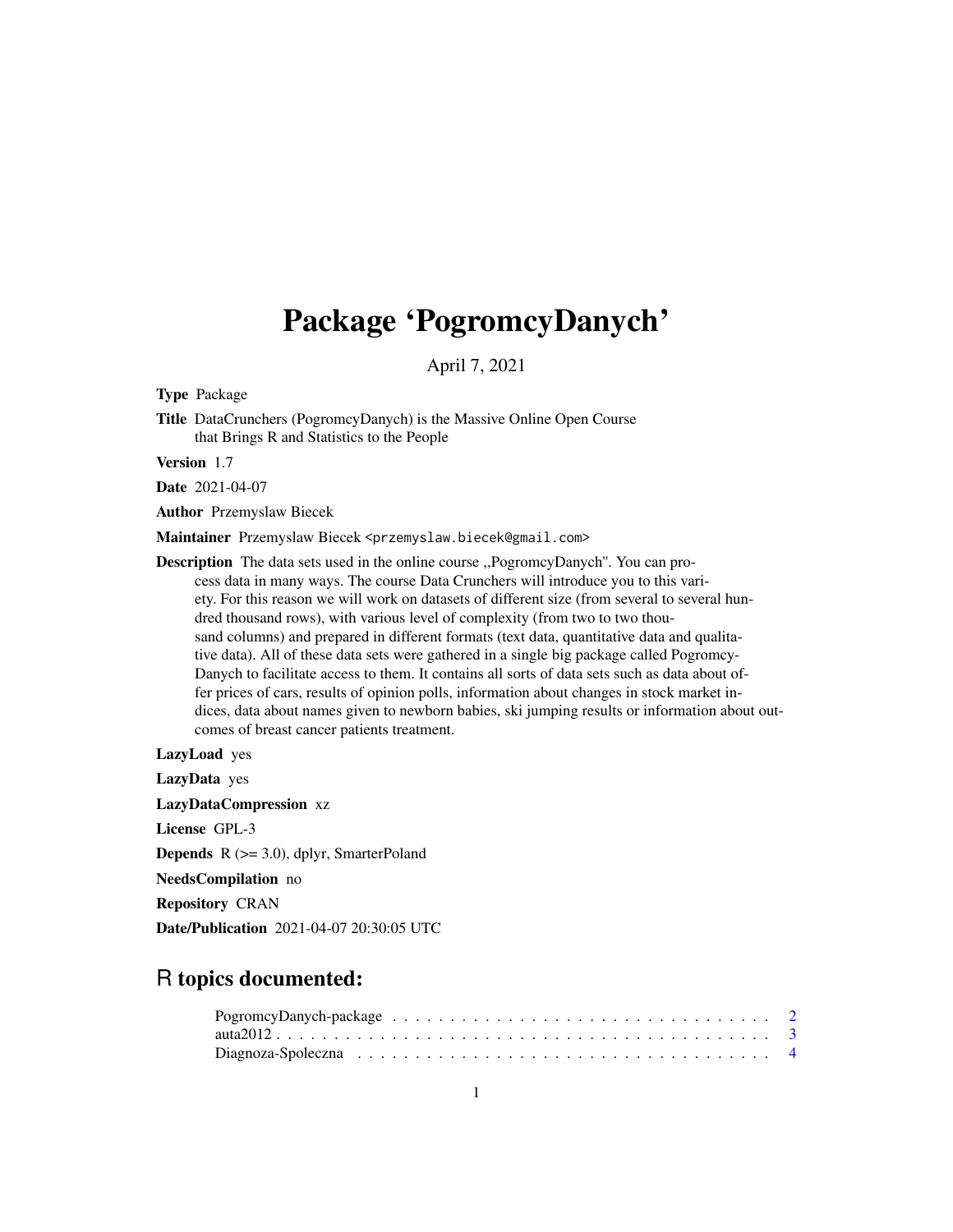<span id="page-1-0"></span>

| Index |  |
|-------|--|

PogromcyDanych-package

*PogromcyDanych / DataCrunchers is the Massive Online Open Course that Brings R and Statistics to the People*

#### Description

The data sets used in the online course "PogromcyDanych". The package includes both large data sets, such as auta2012 with prices for cars offered for sale in 2012, as well as small data sets for basic exercises such as cats\_birds.

You can process data in many ways. The course Data Crunchers will introduce you to this variety. For this reason we will work on datasets of different size (from several to several hundred thousand rows), with various level of complexity (from two to two thousand columns) and prepared in different formats (text data, quantitative data and qualitative data).

All of these data sets were gathered in a single big package called PogromcyDanych to facilitate access to them. It contains all sorts of data sets such as data about offer prices of cars, results of opinion polls, information about changes in stock market indices, data about names given to newborn babies, ski jumping results or information about outcomes of breast cancer patients treatment.

#### [POL]

Praca z danymi może być bardzo różnorodna. Podczas kursu "Pogromcy Danych" będziemy tę różnorodność przybliżać. W tym celu będziemy pracować na zbiorach danych o różnej wielkości (od kilkunastu do kilkuset tysięcy wierszy), różnym stopniu złożoności (od dwóch do dwóch tysięcy kolumn), oraz o różnym formacie (dane tekstowe, ilościowe, jakościowe).

Aby ułatwić dostęp do tak różnych zbiorów danych zebraliśmy je wszystkie w jednym pakiecie o nazwie PogromcyDanych. Znaleźć można w nim najróżniejsze dane, w tym o cenach ofertowych aut, dane ankietowe dotyczące badań społecznych, informacje o zmianach indeksów giełdowych, imionach noworodków, wynikach skoków narciarskich czy o wynikach leczenia pacjentek z nowotworem piersi.

#### Details

Package: PogromcyDanych Type: Package Version: 1.5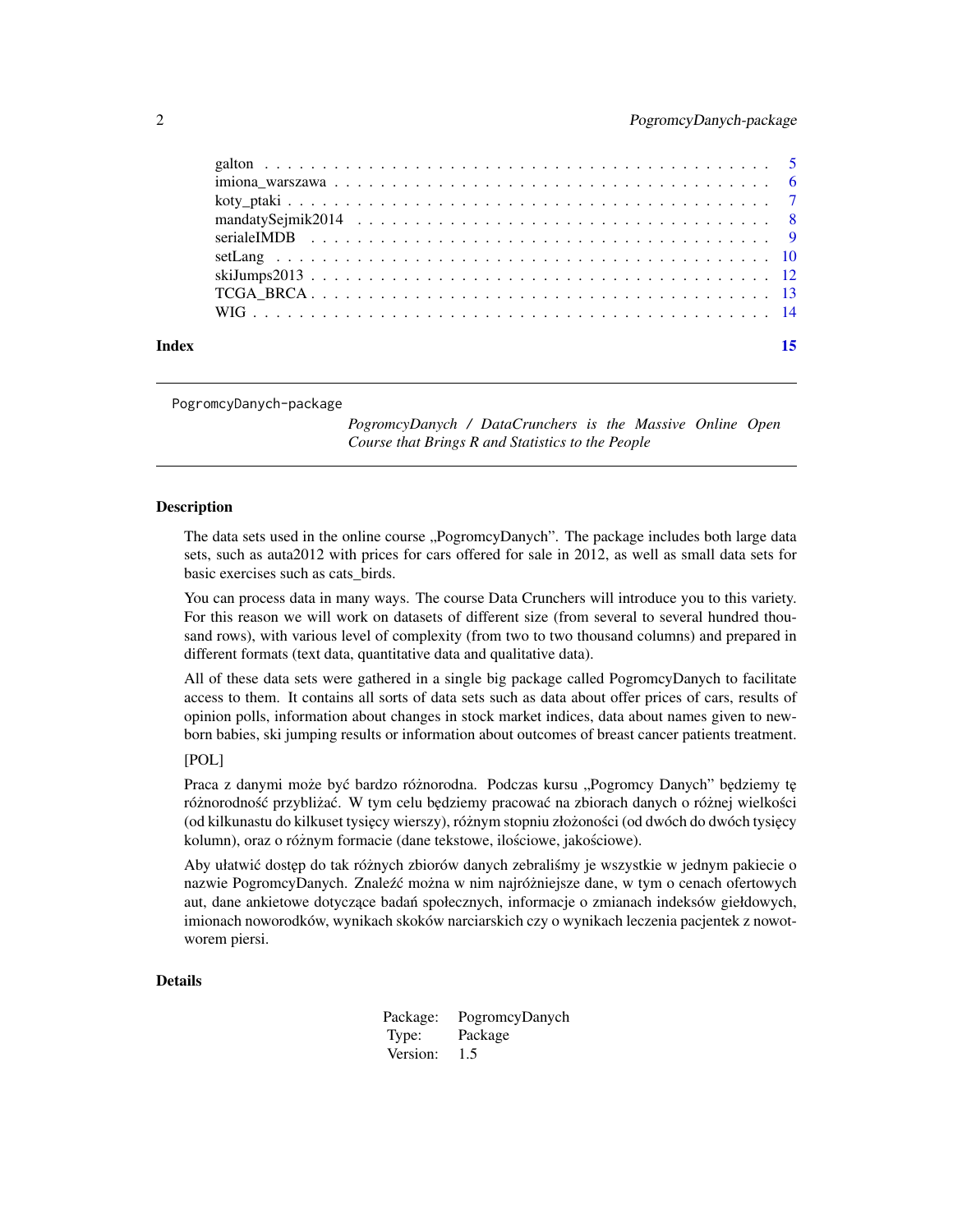| Date:    | 2015-02-05 |
|----------|------------|
| License: | $GPL-3$    |

#### <span id="page-2-0"></span>Author(s)

Author: Przemyslaw Biecek Maintainer: Przemyslaw Biecek <przemyslaw.biecek@gmail.com>

#### References

http://www.PogromcyDanych.pl

auta2012 *Offer Prices of Second-hand Cars in 2012*

#### Description

The data set auta2012 was designed with a view of creating opportunity to work on a big and interesting data set concerning transactions. Transaction data is usually rather extensive and it is processed in a very specific manner.

This data was extracted from the announcement service otomoto.pl in 2012. The set contains information about over 207 thousand car sales offers.

Each offer (each row) is described by 21 variables including:

- price, currency and information whether the given price is a net or a gross price,

- information on engine power expressed in horsepower and kW and its capacity,

- information about model, make and version of the car,

- information on the type of drive, year of manufacture and mileage (in km),

- information about color, number of doors, country of origin, country of registration and accessories.

Information about accessories is described by a very long line of text with values separated by comas.

#### [POL]

Ceny ofertowe używanych aut w roku 2012

Zbiór danych auta2012 przygotowaliśmy po to, by dać możliwość pracy z dużym i ciekawym zbiorem danych o transakcjach. Dane transakcyjne są zazwyczaj bardzo długie, a sposób ich przetwarzania jest specyficzny.

Dane zostały pobrane w roku 2012 z serwisu ogłoszeń otomoto.pl. Zbiór danych zawiera informacje o ofertach dla przeszło 207 tysięcy ogłoszeń sprzedaży auta.

Każda oferta (każdy wiersz) opisana jest przez 21 zmiennych, w tym:

- cenę, walutę i informację czy jest to cena brutto czy netto,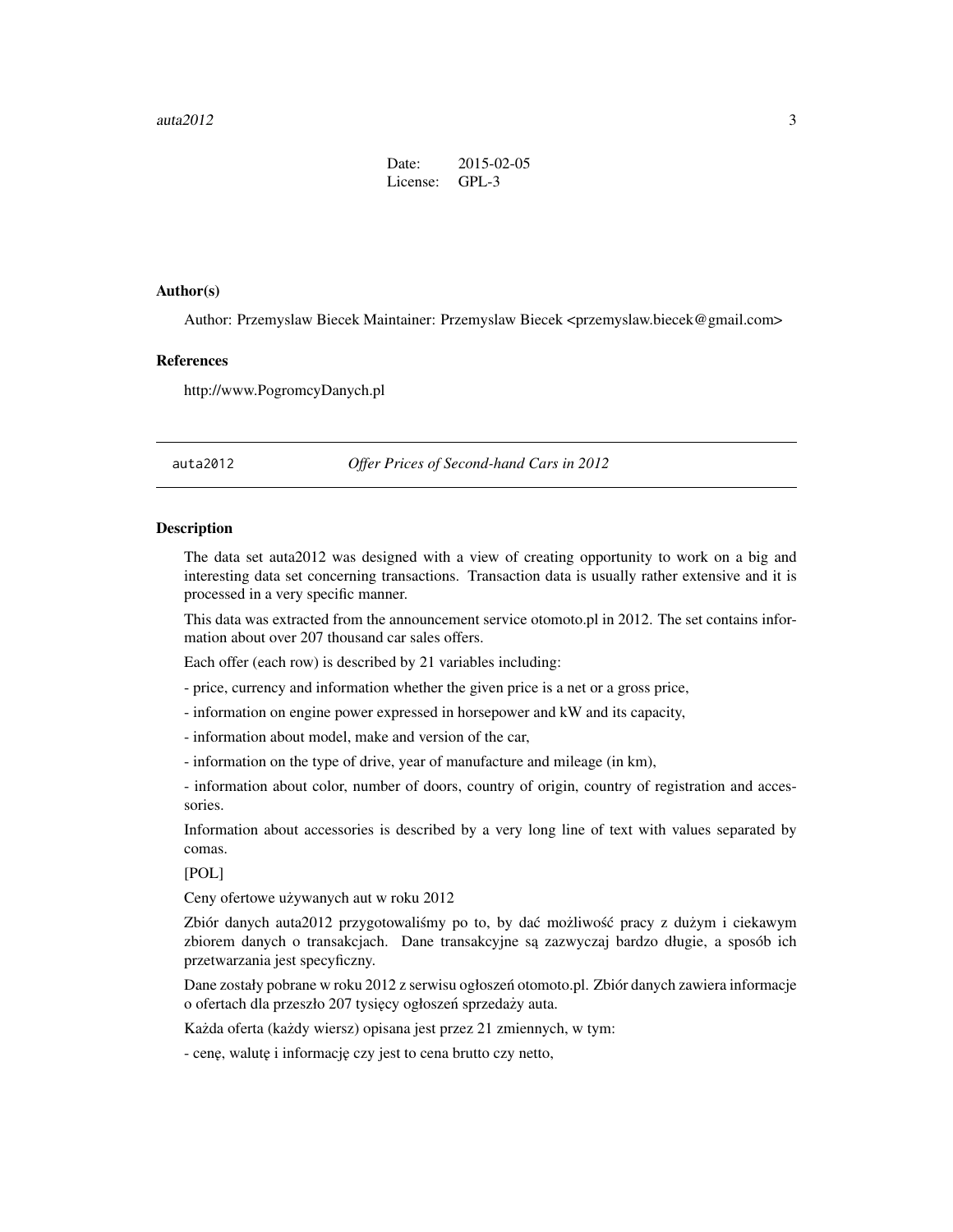<span id="page-3-0"></span>- informację o mocy silnika w koniach mechanicznych i kW, oraz jego pojemności,

- informacj˛e o modelu, marce, wersji auta,
- informację o rodzaju napędu, roku produkcji oraz przebiegu (w km),
- informacj˛e o kolorze, liczbie drzwi, kraju pochodzenia, kraju rejestracji oraz wyposazeniu. ˙

Informacja o wyposażeniu jest opisana przez napis z wartościami rozdzielanymi przecinkiem, przez co sam napis może być bardzo długi.

#### Author(s)

Przemyslaw Biecek

#### Examples

head(auta2012)

Diagnoza-Spoleczna *A Subset of Polish Social Diagnosis Data*

### **Description**

Social Diagnosis

Results of the panel research called Social Diagnosis (Diagnoza Społeczna) form a very interesting data set. The same people from a chosen group of households are polled every two years. The questions concern various issues and the answers of the participants allow for construction of a model of social changes taking place in Poland. You can find more information about this research, its results, as well as information about the data set on the project's website http://diagnoza.com.

The data set in the form processable by R is available on the website https://github.com/pbiecek/Diagnoza. You can install it using a command install\_github("pbiecek/Diagnoza") after previous activation of the library(devtools) package.

The whole data set is large and small computers might have problems with it. For the purposes of this course I have prepared a subset of the data set from the Social Diagnosis research.

The subset is called diagnoza and it consists of 38461 rows. Each row presents answers of one person. The responses received in the pools are presented in 36 columns/variables. The names of the variables correspond to the questions asked in the poll http://diagnoza.com/pliki/kwestionariusze\_instrukcje/kwestionariusze The data set diagnozaDict gives full versions of all the questions.

The variables describe among other things:

- names of the respondents,
- analytical weights,
- number of years of study, gender, education, height, weight, income,
- answers to chosen questions concerning the worldview.

The data set called diagnozaDict describes names of columns form the diagnoza data set.

[POL]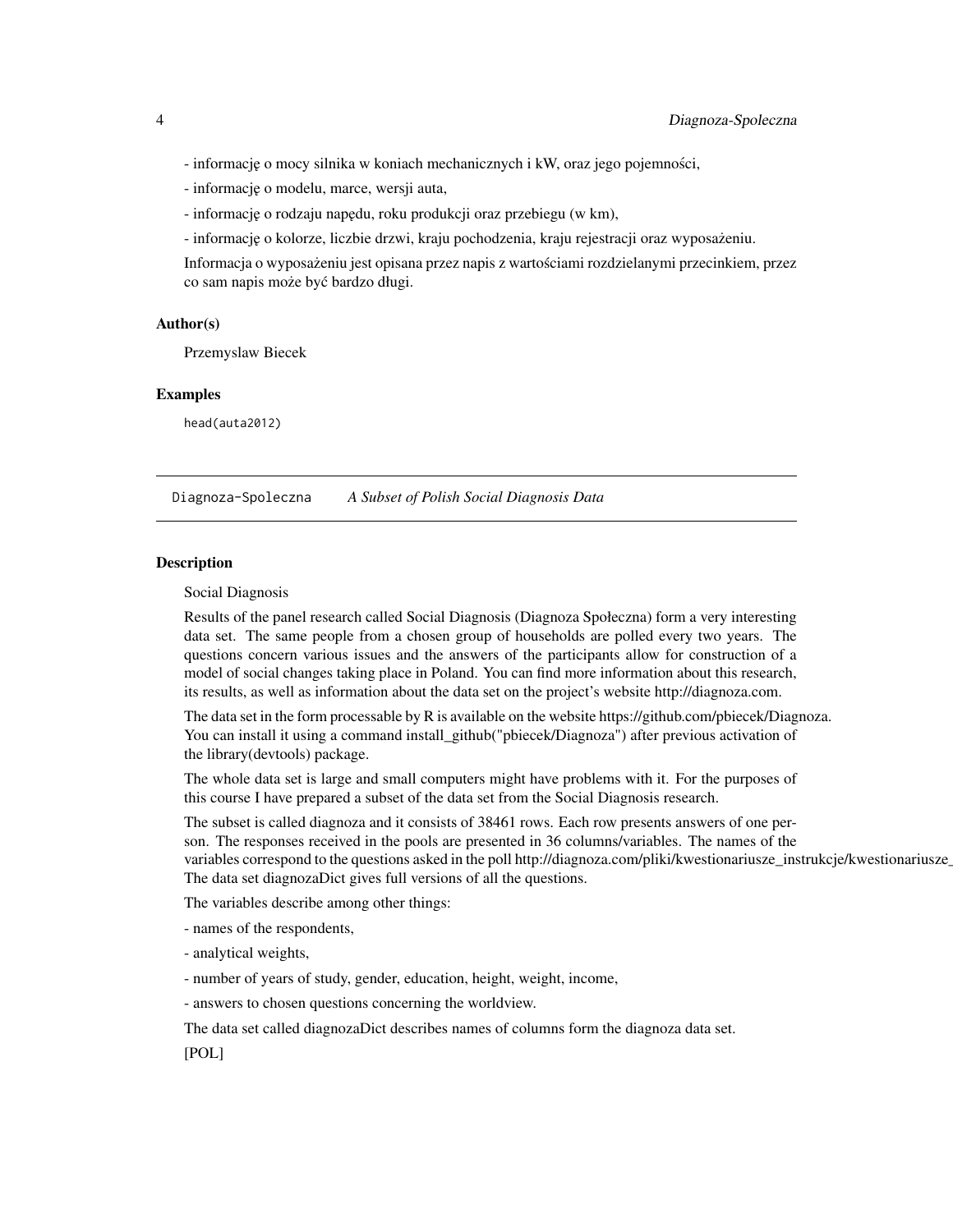#### <span id="page-4-0"></span>galton 5 and 5 and 5 and 5 and 6 and 6 and 6 and 6 and 6 and 6 and 6 and 6 and 6 and 6 and 6 and 6 and 6 and 6

#### Diagnoza społeczna

Ciekawym zbiorem danych jest wynik panelowego badania Diagnoza Społeczna. W ramach tego projektu co dwa lata ankietuje się osoby z wybranego zbioru gospodarstw domowych, za każdym razem tych samych gospodarstw. Podczas wywiadu członkowie gospodarstw są pytani o rozmaite zagadnienia, co pozwala na budowę obrazu przemian dziejących się w Polsce. Więcej o tym badaniu, wynikach jak i zbiorze danych można przeczytać na stronie internetowej projektu http://diagnoza.com.

Zbiór danych w postaci gotowej do przetwarzania w programie R, znajduje się na stronie https://github.com/pbiecek/Diagnoza. Można go zainstalować poleceniem install\_github("pbiecek/Diagnoza") po wcześniejszym włączeniu pakietu library(devtools).

Cały zbiór danych jest bardzo duży i mógłby sprawiać trudności na mniejszych komputerach. Dlatego na potrzeby tego kursu przygotowalismy podzbiór zbioru danych z badania Diagnoza ´ Społeczna.

Podzbiór danych nazywa się diagnoza i zawiera 38461 wierszy. Każdy wiersz to odpowiedzi innej osoby. Odpowiedzi uzyskane w badaniu ankietowym zapisane są w 36 kolumnach / zmiennych. Nazwy tych zmiennych odpowiadają numerom pytań z kwestionariusza http://diagnoza.com/pliki/kwestionariusze\_instrukcje Opisy co znaczy które pytanie znajdują się w zbiorze danych diagnozaDict.

Wybrane zmienne opisują:

- imiona respondentów,

- wagi analityczne, wynikające ze sposobu losowania,

- liczbę lat nauki, płeć, wykształcenie, wzrost, wagę, dochody,

- odpowiedzi na wybrane pytania dotyczące światopoglądu.

Source: http://diagnoza.com/ Full dataset: https://github.com/pbiecek/Diagnoza

#### Author(s)

Source: http://diagnoza.com/

galton *Galton's and Pearson's Height Data for Parents and Children*

#### **Description**

Height of parents and children

The word regression comes from the pioneering studies carried out by Francis Galton and Karl Pearson concerning relationship between height of parents and their children's.

The original data sets created by the scientists are available in the variables galton and pearson. Using these data sets we can describe relationship between the height of a son and his father (pearson) and relationship between the weighted average height of the parents (galton) and their son's height.

This is a data set used by Galton in 1885 to study the relationship between a parent's height and their childrens. The second dataset was used by Pearson to investigate regression.

Inches were converted into centimeters.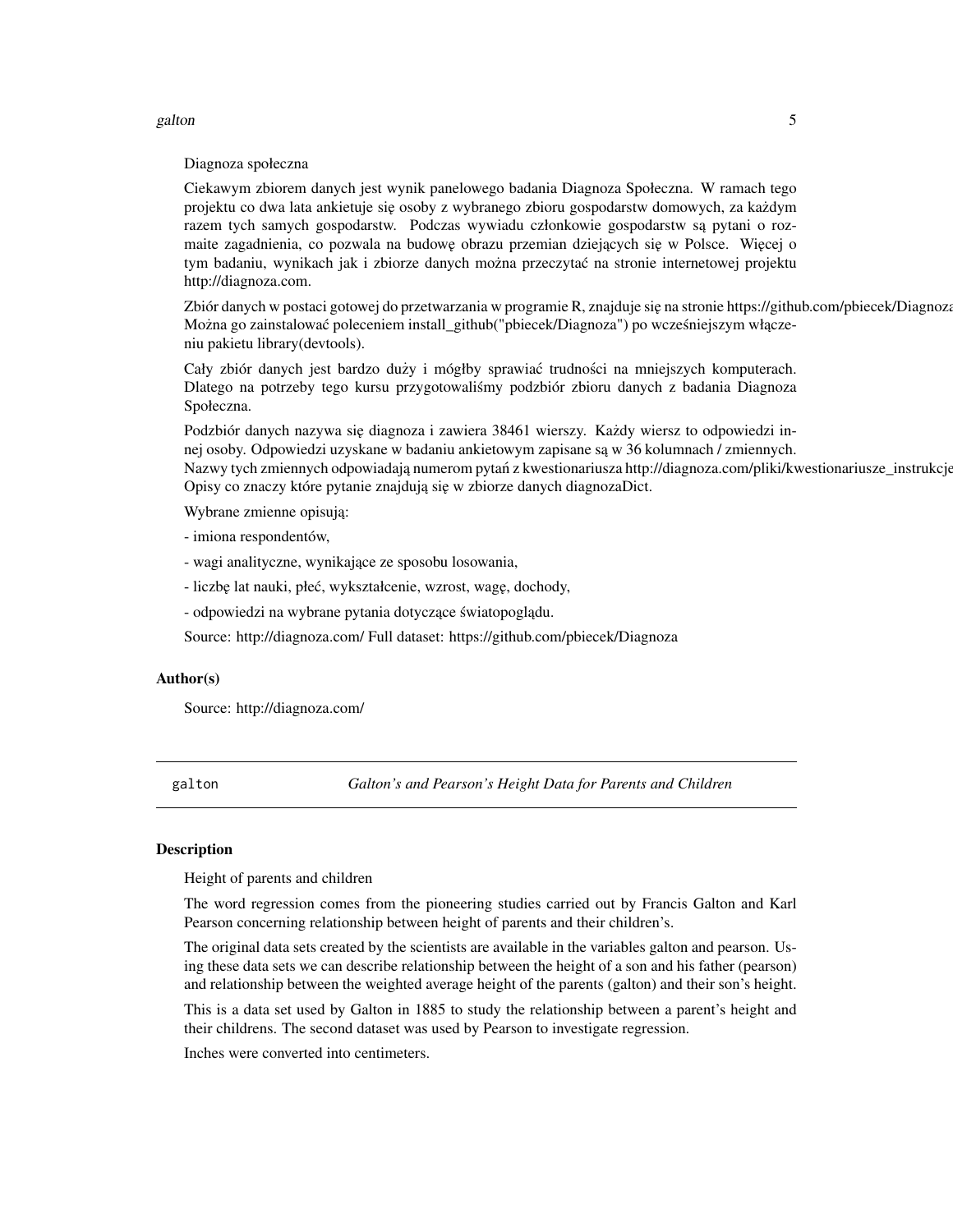<span id="page-5-0"></span>There are 928 rows in the galton data set and 1078 rows in the pearson data set.

[POL]

Wzrost rodziców i dzieci

Słowo regresja wywodzi się z pionierskich badań Francisa Galtona i Karla Pearsona nad zależnością wzrostu dzieci i rodziców.

Oryginalne zbiory danych obu tych badaczy są dostępne w zmiennych galton i pearson. Na bazie tych zbiorów danych można opisywać zależność pomiędzy wzrostem syna a ojca (pearson) oraz zależność pomiędzy ważoną średnią z wzrostu rodziców (galton) z wzrostem syna.

Poniżej przedstawiamy pierwszych 6 wierszy z każdego ze zbiorów danych. W zbiorze danych galton znajduje się 928 wierszy a w zbiorze danych pearson znajduje się 1078 wierszy.

#### Author(s)

Copy from other packages with inches transformed into centimeters.

#### Examples

head(galton) head(pearson)

imiona\_warszawa *Names of Infants Born in Warsaw*

#### Description

Names of newborn kids [girls and boys] in Warsaw between 2004 and 2014.

The data set warsaw\_names was prepared to present methods of trend analysis and methods of text analysis.

The data set contains information on the number of babies with certain names born in Warsaw in the subsequent months of the period between 2004 and 2014. This data was downloaded from the website http://gorny.edu.pl/imiona/index.php where you can also find information about the current number of births.

There are 84816 rows in this set and the data concerns different names, from very popular names to rather rare ones.

The columns of this data set present respectively:

- gender and name of the child,

- year and month in which the data was gathered,

- statistics of first names in a given year and month.

[POL]

Imiona noworodków w Warszawie

Zbiór danych imiona\_warszawa przygotowaliśmy po to, by przedstawiać metody analizy trendów oraz metody analizy napisów.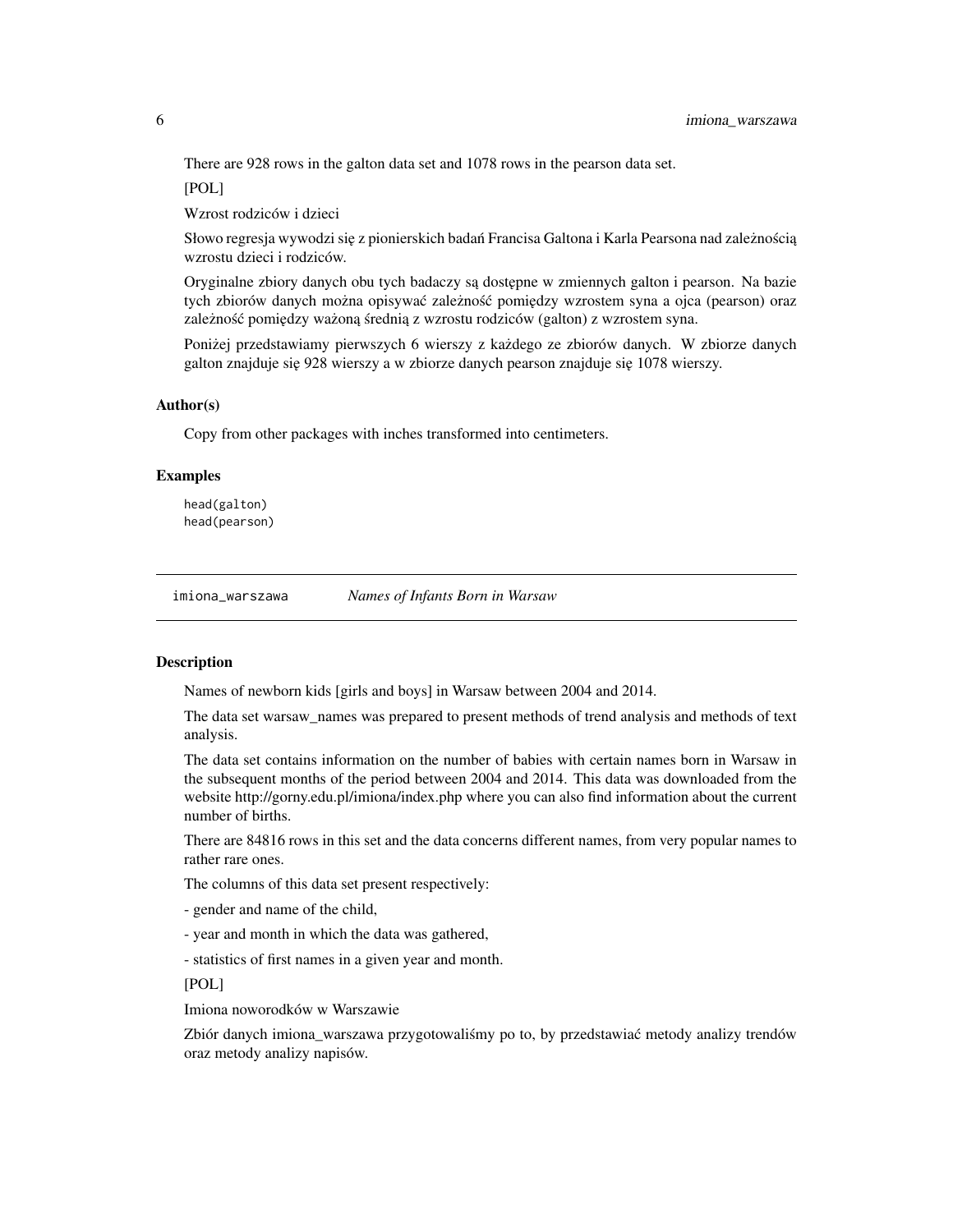### <span id="page-6-0"></span>koty\_ptaki 7

W tym zbiorze danych zawarto informację o liczbie urodzonych noworodków o danym imieniu w Warszawie w kolejnych miesiącach w okresie od roku 2004 do 2014. Dane te są pobrane ze strony http://gorny.edu.pl/imiona/index.php, na której można znaleźć również informacje o aktualnej liczbie urodzin.

W tym zbiorze danych jest 84816 wierszy, dane dotyczą 696 różnych imion od tych najpopularniejszych do bardzo rzadkich.

Kolejne kolumny w tym zbiorze danych przedstawiają:

- imię i płeć dziecka,

- rok i miesiąc którego dotyczy ta statystyka,

- liczbę noworodków o danym imieniu urodzonych w Warszawie w danym roku i miesiącu.

#### Author(s)

Bartlomiej & Agata Gorny [keeping statistics at http://gorny.edu.pl/imiona/index.php]; Krzysiek Trajkowski [web scapping]; Przemyslaw Biecek [convertion to R]

#### Examples

head(imiona\_warszawa)

koty\_ptaki *The Fastest Cats and Birds in the World*

#### **Description**

Size, habitat, speed and weight of big cats

The data set cats\_birds was created as a so-called toy-example. It is a small set (13 rows and 7 columns) which can be fully displayed on the computer screen. You can use it to practice basic operations on the data.

The data set juxtaposes characteristics of 13 chosen species of cats and birds presented in separate rows. The chosen species are the fastest members of both groups. Each row contains information on a different species.

The columns of this data set present respectively:

- name of the species,

- maximum weight of an individual animal expressed in kilograms and maximum body length in meters,

- maximum speed (in the horizontal flight in case of birds, not during the dive) expressed in kilometers per hour,

- habitat and length of life in years,

- the last column specifies whether the species is a big cat or a bird.

[POL]

Najszybsze koty i ptaki na swiecie ´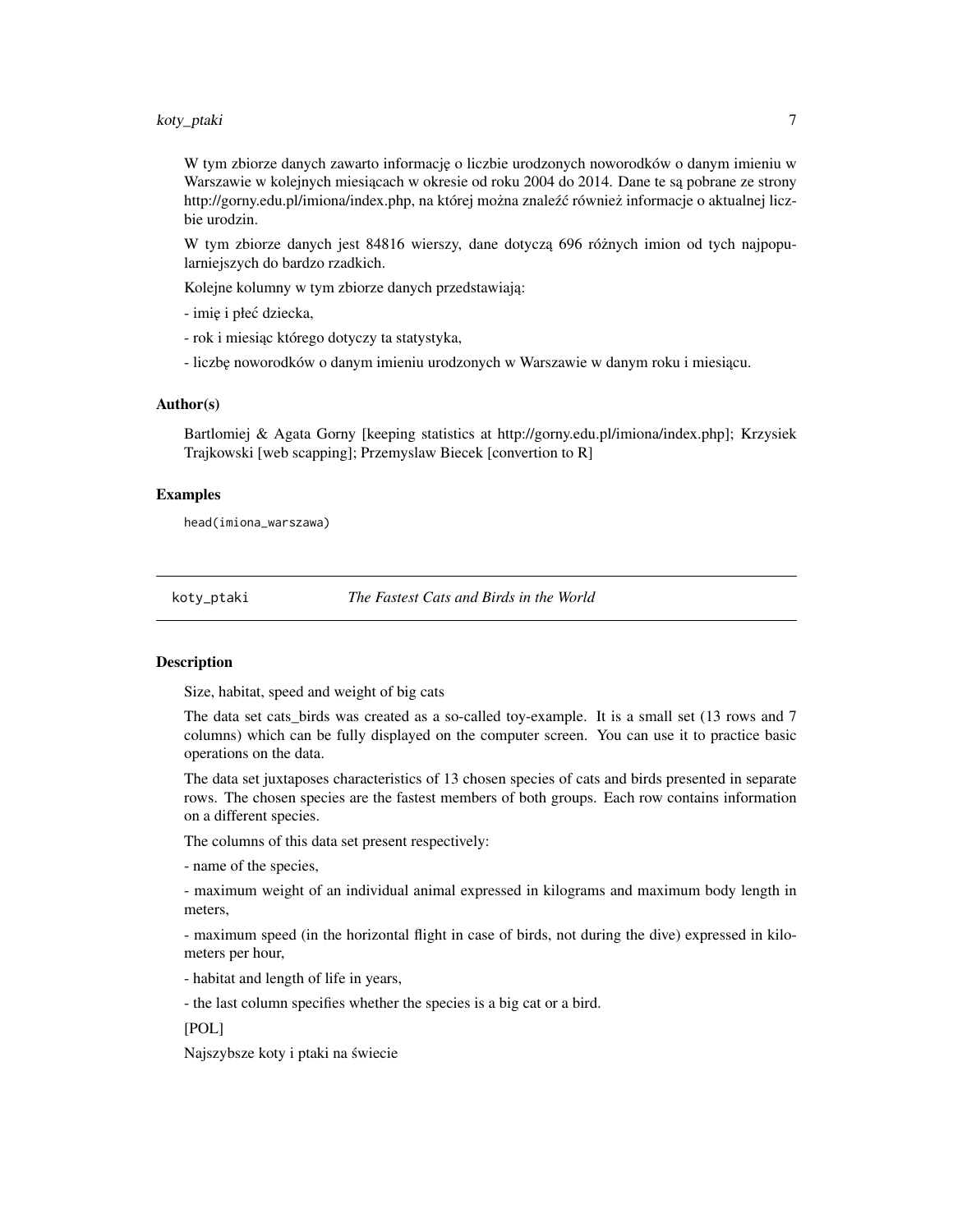<span id="page-7-0"></span>Zbiór danych koty\_ptaki powstał jako tzw. "toy-example". Jest to niewielki (13 wierszy 7 kolumn) zbiór, który można w całości wyświetlić na ekranie i na którym można przećwiczyć podstawowe operacje na danych.

W danych zestawiono charakterystyki dla 13 wybranych gatunków przedstawionych w kolejnych wierszach. Wybrane gatunki to najszybsi przedstawiciele kotów i ptaków. Kazdy wiersz to infor- ˙ macje o innym gatunku.

Kolejne kolumny w tym zbiorze danych przedstawiają:

- nazw˛e gatunku,

- maksymalną osobniczą wagę w kilogramach i maksymalną długość ciała w metrach,

- maksymalną prędkość (dla ptaków w locie poziomym, nie w nurkowaniu) w kilometrach na godzinę,

- obszar zamieszkania oraz żywotność w latach,

- ostatnia kolumna określa czy gatunek jest dużym kotem czy ptakiem.

### Author(s)

Przemyslaw Biecek

#### Examples

head(koty\_ptaki)

mandatySejmik2014 *Local Government Elections in Poland 2014*

#### **Description**

The data set votes2014 / mandatySejmik2014 was prepared to show ways in which spatial data can be analyzed and visualized. The data was downloaded from the website of the National Electoral Commission (http://wybory2014.pkw.gov.pl/pl/).

The data presents information about the number of seats in the regional parliaments in Poland won in 2014. The set consists of 16 rows and 9 columns. Each row presents results concerning a different voivodeship.

The subsequent columns present respectively:

- name of the voivodeship,

- number of seats won by PSL, PiS, PO, SLD and other political parties,

- what is the percentage of valid votes of the total number of votes cast by the people entitled to vote,

- longitude and latitude of the geographical centre of the voivodeship.

[POL]

Wyniki wyborów samorządowych w 2014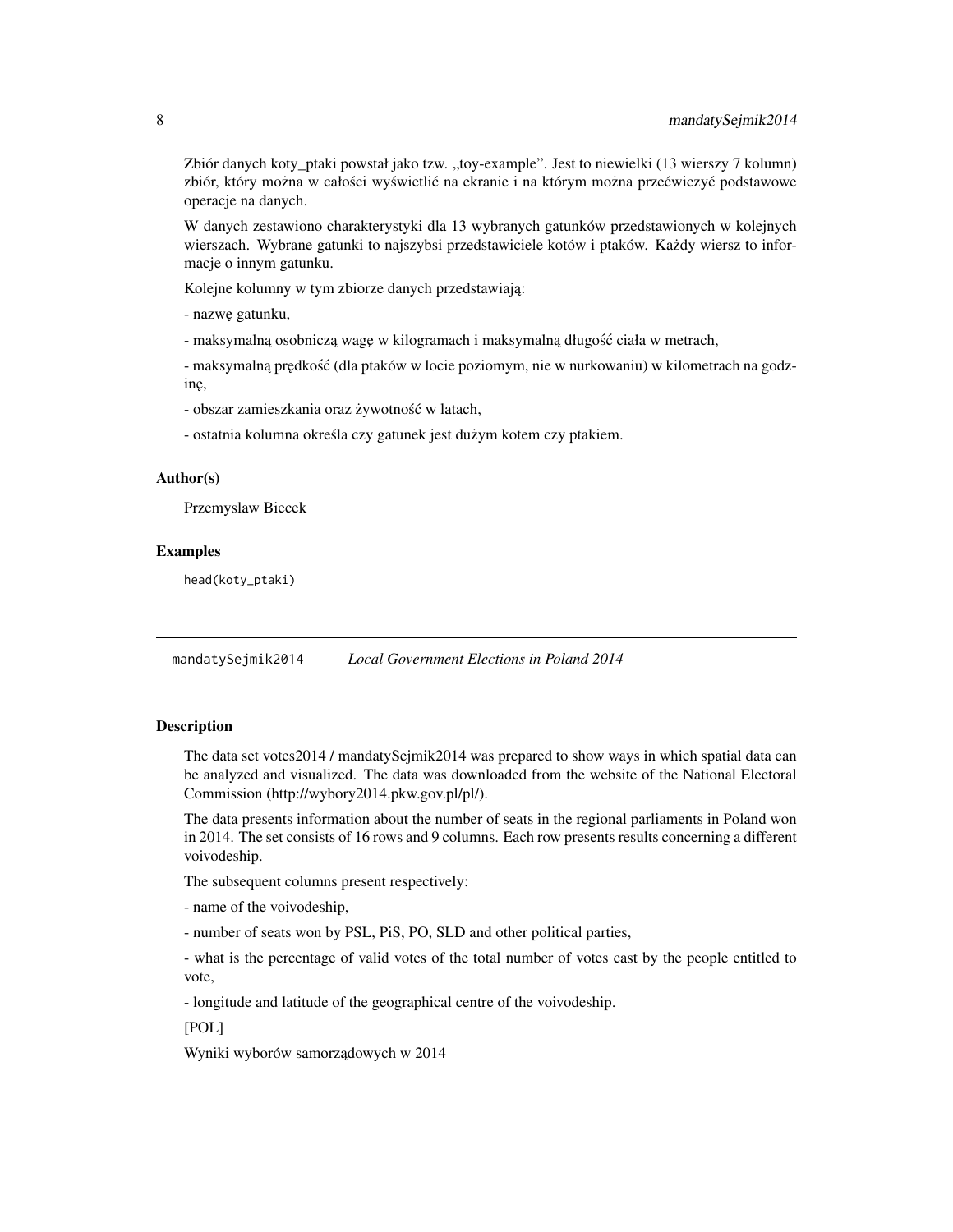#### <span id="page-8-0"></span>serialeIMDB 9

Zbiór danych mandatySejmik2014 przygotowaliśmy po to, by pokazać jak można analizować lub wizualizować dane przestrzenne. Dane pobrano ze stron Państwowej Komisji Wyborczej (http://wybory2014.pkw.gov.pl/pl/).

Dane przedstawiają informacje o liczbie wygranych mandatów w sejmikach w wyborach samorządowych w Polsce w roku 2014. Zbiór danych zawiera 16 wierszy i 9 kolumn. Każdy wiersz przedstawia wyniki dla innego województwa.

Kolejne kolumny opisują:

- nazw˛e województwa,

- liczbę zdobytych mandatów przez PSL, PiS, PO, SLD i inne partie,

- jaki procent z uprawnionych do głosowania stanowi procent waznych głosów, ˙

- długość i szerokość geograficzną środka geograficznego województwa.

#### Author(s)

Data from http://wybory2014.pkw.gov.pl/pl/

#### Examples

head(mandatySejmik2014)

serialeIMDB *Assessment of Episodes of TV series*

#### **Description**

The data set called serialeIMDB contains information about popularity of particular episodes of TV series.

English version of this dataset is named seriesIMDB, use setLang() first.

The data about assessment and number of votes cast for each episode of 200 most popular TV series was downloaded from the website http:///www.imdb.com. The data set also includes names of the series and titles of particular episodes.

Each of 20122 rows describes one episode. The subsequent variables/columns give the following information:

- title of the series and title of an episode,
- number of the season and number of the episode,
- average assessment of a given episode,

- number of votes,

- identification number of the series in IMDB database.

For example ratings for Ninjago series are avaliable here http://www.imdb.com/title/tt1871731

[POL]

Oceny odcinków seriali filmowych.

W zbiorze danych serialeIMDB zebraliśmy informacje o popularności odcinków seriali.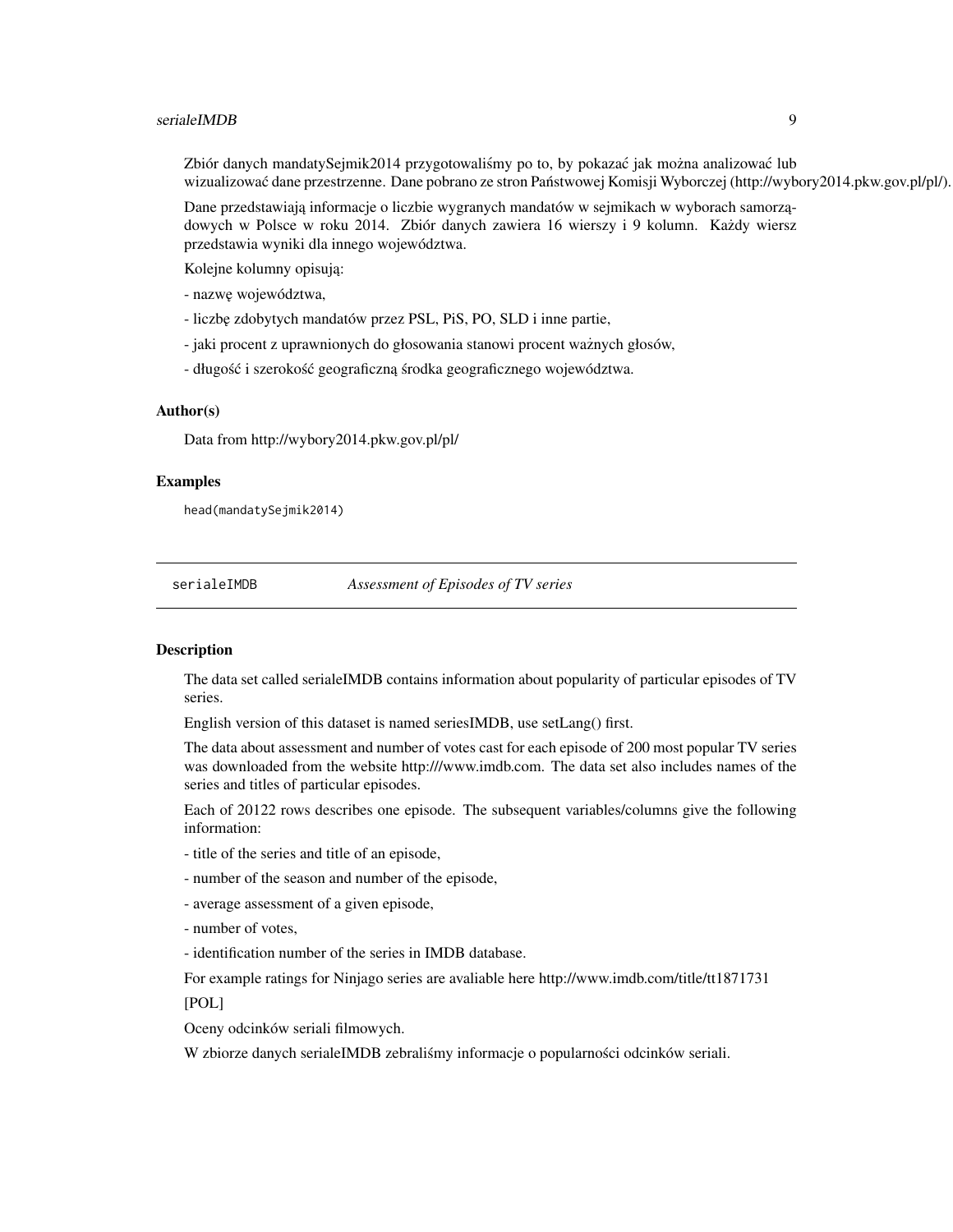<span id="page-9-0"></span>Z serwisu http:///www.imdb.com pobralismy dane o ocenach oraz liczbie głosów oddanych na dany ´ odcinek dla 200 najpopularniejszych seriali telewizyjnych. W zbiorze danych są również umieszczone nazwy seriali oraz nazwy poszczególnych odcinków.

Każdy wiersz opisuje jeden odcinek, wierszy w sumie jest 20122. Kolejne zmienne/kolumny opisują:

- nazw˛e serialu, nazw˛e odcinka,
- numer sezonu, numer odcinak w sezonie,
- średnia ocena danego odcinka,
- liczba oddanych głosów,
- identyfikator serialu używany w bazie IMDB.

#### Author(s)

Przemyslaw Biecek [convertion to R]

#### Examples

head(serialeIMDB)

setLang *Change Column Names / Datasets Names to Polish or English*

#### Description

The Data Crunchers course is available in two language versions – Polish and English. However, it was not necessary to create two language versions of data sets and thus double the data. For this reason your data loaded from the PogromcyDanych package will be in Polish.

If you want to switch to English use the command setLang() as in the example below. This function will translate the Polish names in the data sets (as well as names of columns and values) into English.

As a result of the function the following data sets will be copied into the namespaces:

Polish name -> English name

koty\_ptaki -> cats\_birds

imiona\_warszawa -> warsaw\_names

mandatySejmik2014 -> votes2014

auta2012 -> auta2012

WIG -> WIG

pearson -> pearson

galton -> galton

skiJumps2013 -> skiJumps2013

diagnoza -> diagnosis

diagnozaDict -> diagnosisDict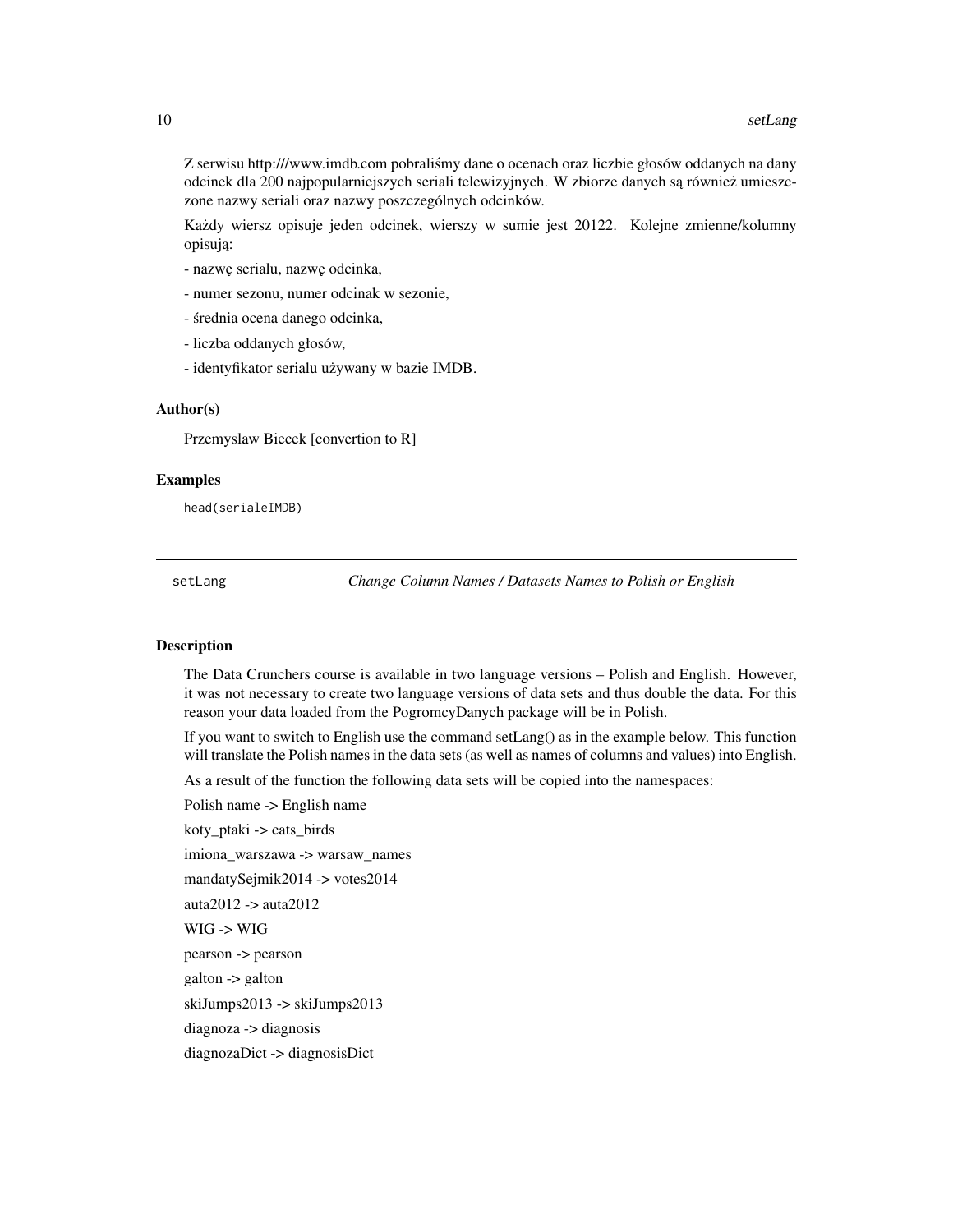setLang and the set of the set of the set of the set of the set of the set of the set of the set of the set of the set of the set of the set of the set of the set of the set of the set of the set of the set of the set of t

serialeIMDB -> seriesIMDB

TCGA\_BRCA -> TCGA\_BRCA

The setLang('pol') command will translate the names back into Polish.

[POL]

Dwie wersje językowe

Kurs "Pogromcy Danych" jest prowadzony w dwóch wersjach językowych, polskiej i angielskiej. Aby nie kopiować dwukrotnie danych dla obu wersji językowych po wczytaniu pakietu Pogromcy-Danych dostępne są dane w języku polskim.

Aby przełączyć się na wersję angielską należy użyć polecenia setLang() tak jak na poniższym przykładzie. Ta funkcja przetłumaczy polskie nazwy danych (też nazwy kolumn i wartości) na ich angielskojęzyczne odpowiedniki.

W wyniku jej działania do przestrzeni nazw wkopiowane będą następujące zbiory danych:

Nazwa polska -> Nazwa angielska

koty\_ptaki -> cats\_birds

imiona\_warszawa -> warsaw\_names

mandatySejmik2014 -> votes2014

auta2012 -> auta2012

WIG -> WIG

pearson -> pearson

galton -> galton

skiJumps2013 -> skiJumps2013

diagnoza -> diagnosis

diagnozaDict -> diagnosisDict

serialeIMDB -> seriesIMDB

```
TCGA_BRCA -> TCGA_BRCA
```
Instrukcja setLang("pol") tłumaczy z powrotem na polskie nazwy.

#### Usage

setLang(lang = "eng")

#### Arguments

lang A value 'eng' or 'pol'.

### Value

The function setLang() changes column names in all datasets in the PogromcyDanych package to English or to Polish, depending on 'lang' argument.

#### Author(s)

Przemyslaw Biecek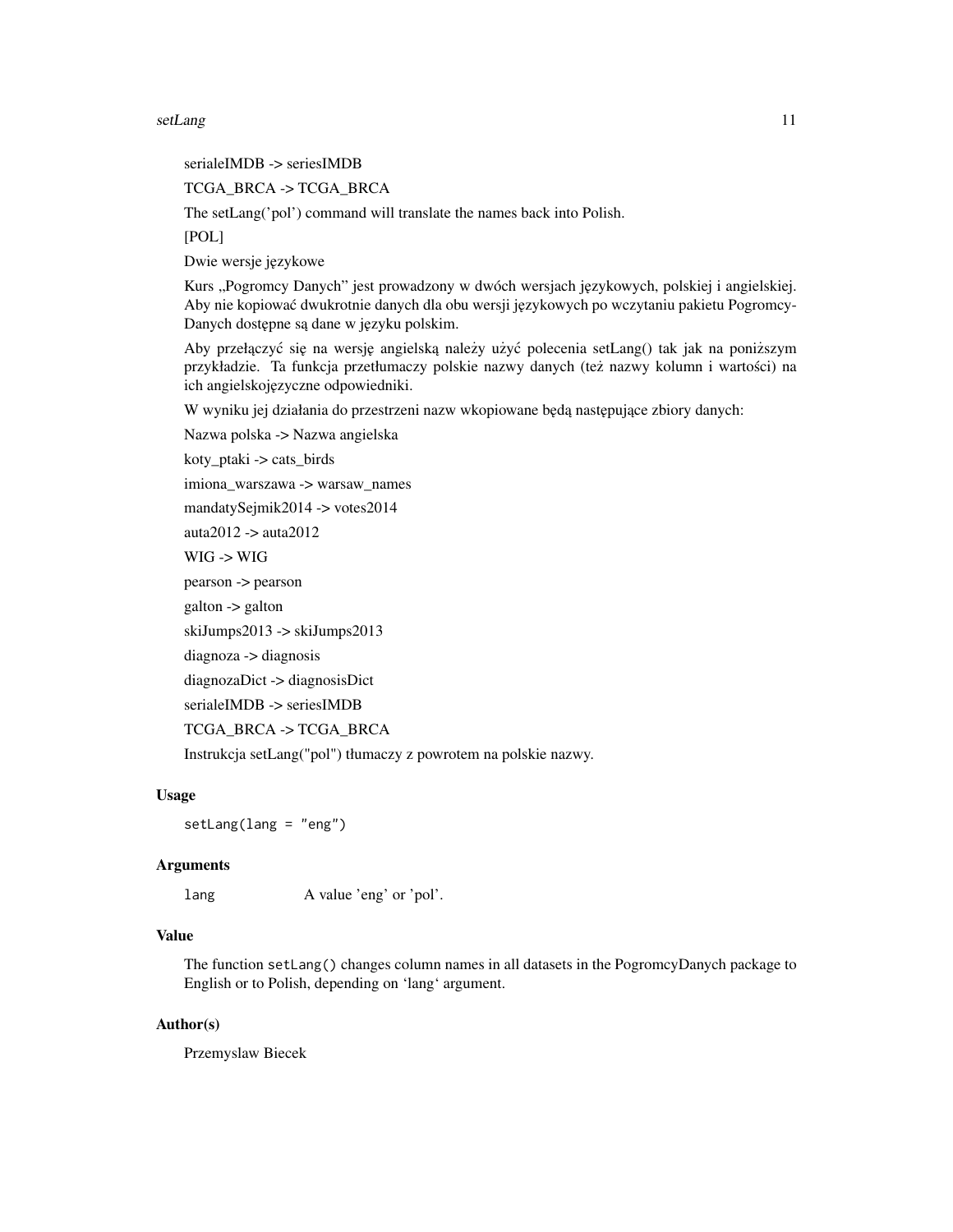#### Examples

## Not run: setLang()

## End(Not run)

skiJumps2013 *Ski Jumps Results season 2013/2014*

#### **Description**

Results of ski jumping competitions

The data set skiJumps2013 contains results of ski jumping competitions season 2013/2014. It was created during construction of a diagram for a competition for the best data visualization during PAZUR conference.

The data set consists of 2130 rows. Each row describes one jump during the ski jumping competitions season 2013/2014.

Each jump is described by 16 columns. Their content is described in the data set skiJumps2013labels.

The skiJumps2013 data set contains the following information about each particular jump:

- information about competition – city, country, parameters of a ski jump,

- information about the ski jumper – name, surname, nationality, date of birth,

- information about the jumps themselves (two jumps if the jumper jumped twice or one jump if the jumper did not qualify for the second round) – speed, distance, points added to the classification.

[POL]

Wyniki skoków narciarskich

W zbiorze danych skiJumps2013 zebrane są wyniki skoków narciarskich z sezonu 2013/2014. Ten zbiór danych został przygotowany na potrzebę konkursu na wizualizacje danych podczas konferencji PAZUR.

W zbiorze danych znajduje się 2130 wierszy, każdy wiersz opisuje jeden oddany skok w zawodach w skokach narciarskich z sezonu 2013/2014.

Kazdy skok opisuje 16 kolumn, znaczenie poszczególnych kolumn jest opisane w zbiorze danych ˙ skiJumps2013labels.

W zbiorze danych skiJumps2013, dla każdego oddanego skoku znaleźć można informacje o:

- konkursach, takie jak: miejscowość, kraj, parametry skoczni,

- skoczkach, takie jak: imię, nazwisko, narodowość, data urodzin,

- skokach (dwóch, jeżeli skoczek skakał dwa razy lub jednego jeżeli nie zakwalifikował się do drugiej serii): prędkość, odległość, punkty do klasyfikacji.

#### Author(s)

Data from PAZUR http://estymator.ue.poznan.pl/pazur/ with small transformations by Przemyslaw Biecek

<span id="page-11-0"></span>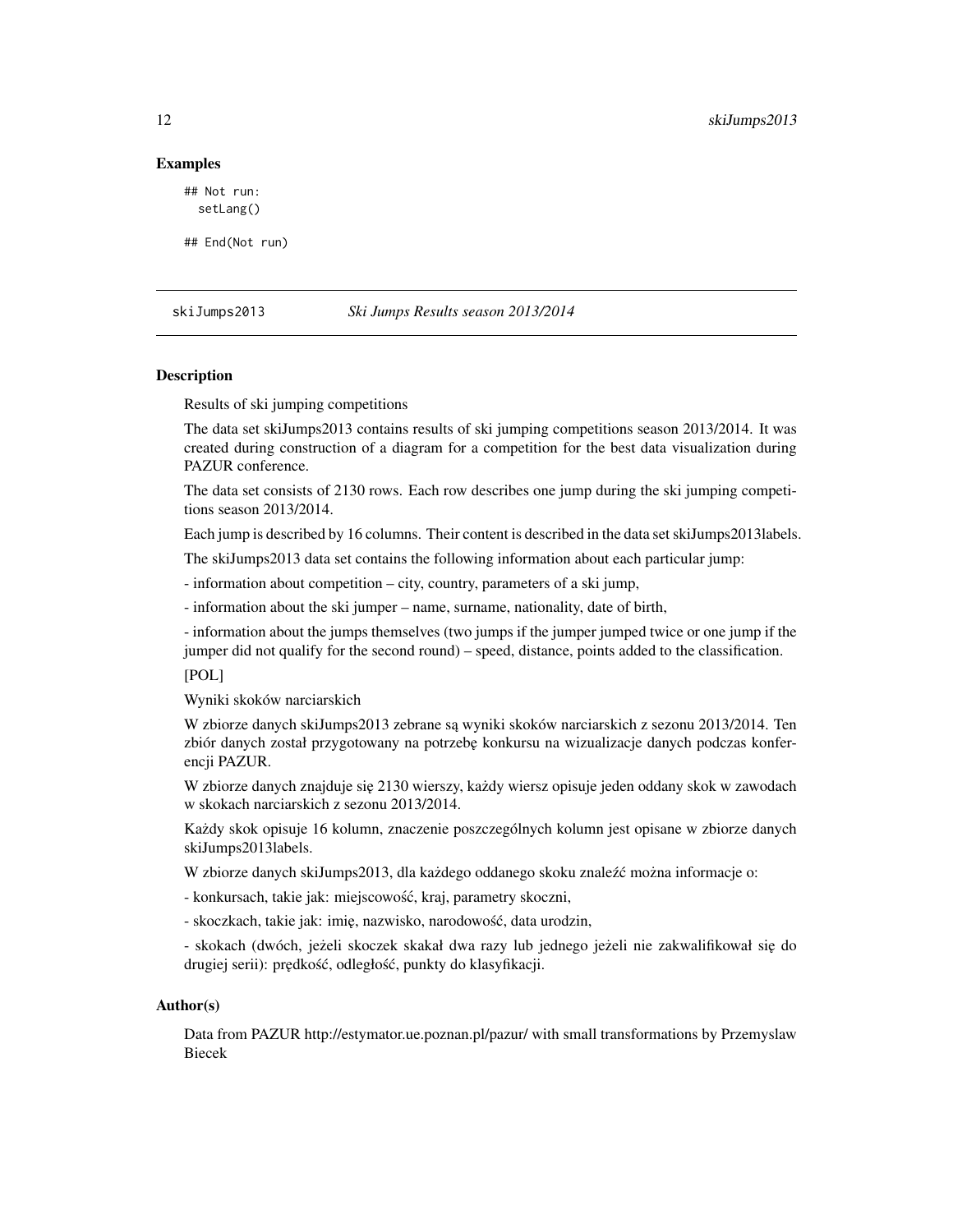### <span id="page-12-0"></span>TCGA\_BRCA 13

#### Examples

```
head(skiJumps2013labels)
head(skiJumps2013)
```
TCGA\_BRCA *Selected Variables from BReast CAncer Patients of The Cancer Genome Atlas Project*

### **Description**

A subset of clinical and genomic data concerning breast cancer patients (mainly female patients) from the database The Cancer Genome Atlas (TCGA) http://cancergenome.nih.gov/.

The Cancer Genome Atlas study collects clinical and genomic data from different tumors. This dataset incorporates selected variables from patients with BReast CAncer.

The data set TCGA\_BRCA contains data about 999 patients. Each row corresponds to one patient and gives five basic pieces of information:

- information on TP53 gene mutation,
- patient's gender,
- information whether the patient lived for five years after the surgery,
- number of days between the surgery and death (if it occurred),
- information whether there was a relapse and a new tumor.

More details about TCGA project: http://cancergenome.nih.gov/

[POL]

Z bazy danych The Cancer Genome Atlas (TCGA) http://cancergenome.nih.gov/ pobrano podzbiór danych klinicznych i genetycznych pacjentów (głównie pacjentek) z nowotworem piersi.

W zbiorze danych TCGA\_BRCA zebrano wyniki dla 999 pacjentów. Każdy wiersz to jeden pacjent. Dla każdego pacjenta podane jest 5 cech:

- informacja o mutacji genu TP53,
- płeć pacjenta,
- informacja czy pacjent żyje pięć lat po zabiegu,
- liczba dni od operacji do zgonu (jeżeli wystąpił),
- informacja o tym czy doszło do wznowy i czy pojawił się nowy guz.

#### Author(s)

The Cancer Genome Atlas (data source)

#### Examples

head(TCGA\_BRCA)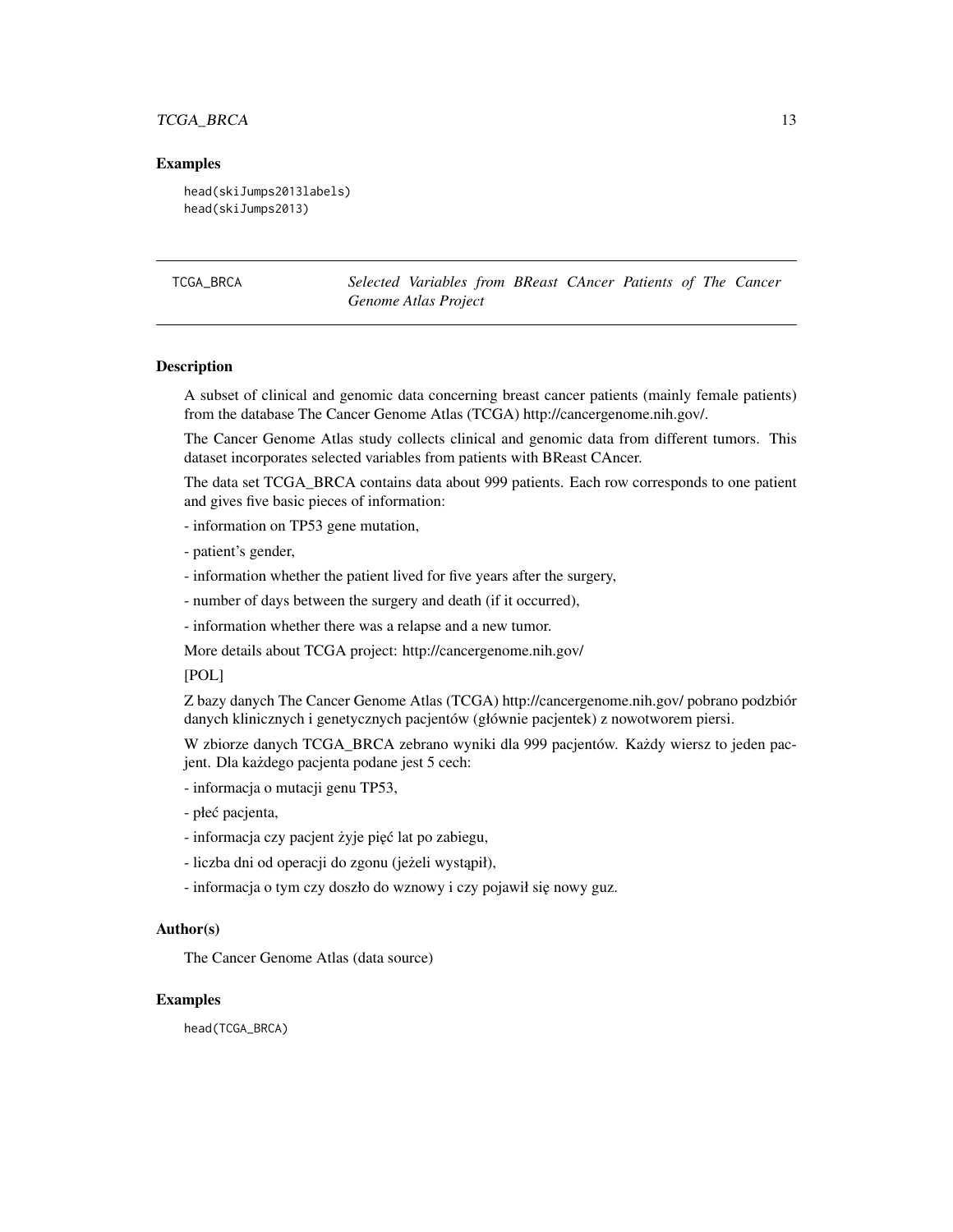#### <span id="page-13-0"></span>**Description**

WIG, index of the Warsaw Stock Exchange.

Originally an acronym for Warszawski Indeks Gieldowy (Warsaw Stock Exchange Index). WIG is the oldest index of the Warsaw Stock Exchange, introduced on the WSE's first trading session on 16 April 1991.

The data set WIG was prepared so that we could take a look at the analysis and visualization of data with longer time series. In this case the data concerns daily quotations on a stock exchange.

Information about the daily performance for WIG (Warsaw Stock Exchange Index) from the period December 2013-November 2014 were downloaded from the webpage of the Warsaw Stock Exchange.

The subsequent columns present respectively:

- data of quotation,

- opening and closing share price, minimum and maximum share price,

- change in share price and the turnover in thousands of PLN.

There are 248 rows in the data set and each row corresponds to one day of quotation. The Warsaw Stock Exchange is closed on Saturdays, Sundays and holidays and the number of quotation days is respectively smaller.

#### [POL]

Indeks WIG z Giełdy Papierów Wartosciowych ´

Zbiór danych WIG przygotowaliśmy po to, by przyjrzeć się analizie i wizualizacji danych o dłuższych szeregach czasowych, w tym przypadku o dziennych notowaniach na giełdzie.

Ze strony Giełdy Papierów Wartosciowych http://www.gpwinfostrefa.pl/GPWIS2/pl/index/ pobrano ´ dzienne notowania dla indeksu WIG (Warszawski Indeks Giełdowy) z okresu grudzien 2013 - ´ listopad 2014.

W kolejnych kolumnach przedstawiono:

- datę, której dotyczą notowania,

- kurs otwarcia, zamknięcia, kurs minimalny i maksymalny,

- zmianą kursu oraz wartość obrotów w tysiącach złotych.

W zbiorze danych jest 248 wierszy, kazdy wiersz odpowiada notowaniom z jednego dnia. W soboty, ˙ niedziele i święta giełda jest zamknięta, stąd ta liczba dni z notowaniami.

#### Author(s)

Przemyslaw Biecek

#### Examples

head(WIG)